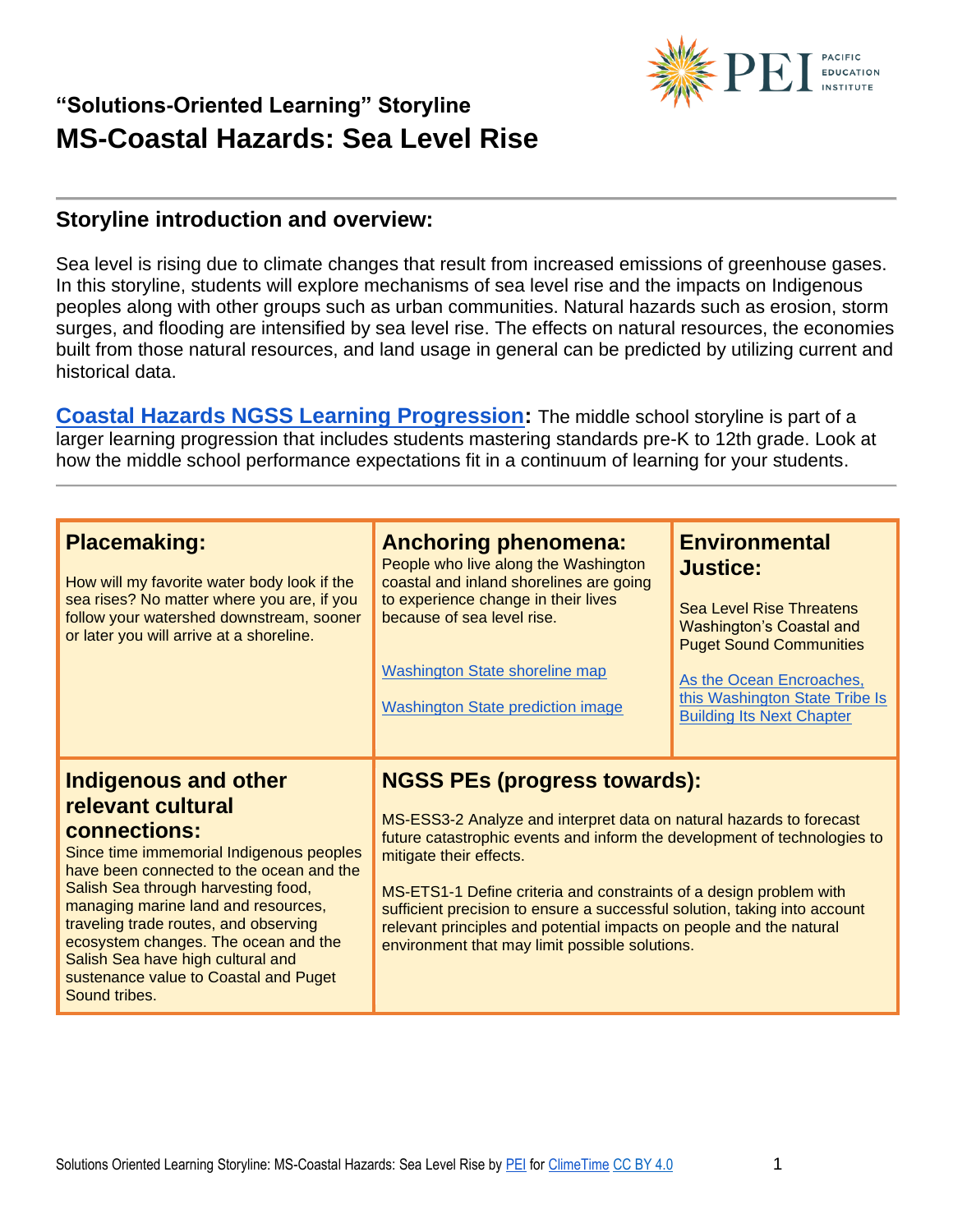

### **Estimated time required to implement this storyline: 3-4 weeks**

#### **NGSS PEs:**

MS-ESS3-2 Analyze and interpret data on natural hazards to forecast future catastrophic events and inform the development of technologies to mitigate their effects.

MS-ETS1-1 Define criteria and constraints of a design problem with sufficient precision to ensure a successful solution, taking into account relevant principles and potential impacts on people and the natural environment that may limit possible solutions.

| Science & Engineering Practice (SEP)                                                                                                                                                                                                                                                                                                                                                                                                                                                                                                                                                                                                                                                                                                                                                                                                                                                                 | <b>Disciplinary Core Idea (DCI)</b>                                                                                                                                                                                                                                                                                                                                                                                                                                                                                                                                                                                                                                               | <b>Cross Cutting Concept (CCC)</b>                                                                                                                                                                                                                                                                                                                                                                                                                                                                                                                                                                                                                                                                                                                                                                                                                                                                                                                                                                                                                                                                                                                                     |
|------------------------------------------------------------------------------------------------------------------------------------------------------------------------------------------------------------------------------------------------------------------------------------------------------------------------------------------------------------------------------------------------------------------------------------------------------------------------------------------------------------------------------------------------------------------------------------------------------------------------------------------------------------------------------------------------------------------------------------------------------------------------------------------------------------------------------------------------------------------------------------------------------|-----------------------------------------------------------------------------------------------------------------------------------------------------------------------------------------------------------------------------------------------------------------------------------------------------------------------------------------------------------------------------------------------------------------------------------------------------------------------------------------------------------------------------------------------------------------------------------------------------------------------------------------------------------------------------------|------------------------------------------------------------------------------------------------------------------------------------------------------------------------------------------------------------------------------------------------------------------------------------------------------------------------------------------------------------------------------------------------------------------------------------------------------------------------------------------------------------------------------------------------------------------------------------------------------------------------------------------------------------------------------------------------------------------------------------------------------------------------------------------------------------------------------------------------------------------------------------------------------------------------------------------------------------------------------------------------------------------------------------------------------------------------------------------------------------------------------------------------------------------------|
| Analyzing and Interpreting Data<br>Analyzing data in 6-8 builds on K-5 and<br>progresses to extending quantitative analysis to<br>investigations, distinguishing between correlation<br>and causation, and basic statistical techniques of<br>data and error analysis.<br>Analyze and interpret data to<br>$\bullet$<br>determine similarities and<br>differences in findings.<br><b>Asking Questions and Defining Problems</b><br>Asking questions and defining problems in grades<br>6-8 builds on grades K-5 experiences and<br>progresses to specifying relationships between<br>variables, and clarifying arguments and models.<br>Define a design problem that can<br>be solved through the<br>development of an object, tool,<br>process or system and includes<br>multiple criteria and constraints,<br>including scientific knowledge that<br>may limit possible solutions. (MS-<br>ETS1-1) | <b>ESS3.B: Natural Hazards</b><br>Mapping the history of natural<br>$\bullet$<br>hazards in a region, combined with<br>an understanding of related geologic<br>forces can help forecast the locations<br>and likelihoods of future events.<br><b>ETS1.A: Defining and Delimiting Engineering</b><br><b>Problems</b><br>The more precisely a design task's<br>$\bullet$<br>criteria and constraints can be<br>defined, the more likely it is that the<br>designed solution will be successful.<br>Specification of constraints includes<br>consideration of scientific principles<br>and other relevant knowledge that<br>are likely to limit possible solutions.<br>$(MS-ETS1-1)$ | <b>Patterns</b><br>Graphs, charts, and images can<br>be used to identify patterns in<br>data.<br>Influence of Science, Engineering, and<br>Technology on Society and the Natural World<br>The uses of technologies and<br>any limitations on their use are<br>driven by individual or societal<br>needs, desires, and values; by<br>the findings of scientific<br>research; and by differences in<br>such factors as climate, natural<br>resources, and economic<br>conditions. Thus technology<br>use varies from region to region<br>and over time.<br>Influence of Science, Engineering, and<br>Technology on Society and the Natural World<br>All human activity draws on natural<br>resources and has both short and<br>long-term consequences, positive<br>as well as negative, for the health<br>of people and the natural<br>environment. (MS-ETS1-1)<br>The uses of technologies and<br>$\bullet$<br>limitations on their use are driven<br>by individual or societal needs,<br>desires, and values; by the<br>findings of scientific research; and<br>by differences in such factors as<br>climate, natural resources, and<br>economic conditions. (MS-ETS1- |

#### **Materials:**

| Learning Session   Materials |  |
|------------------------------|--|
|                              |  |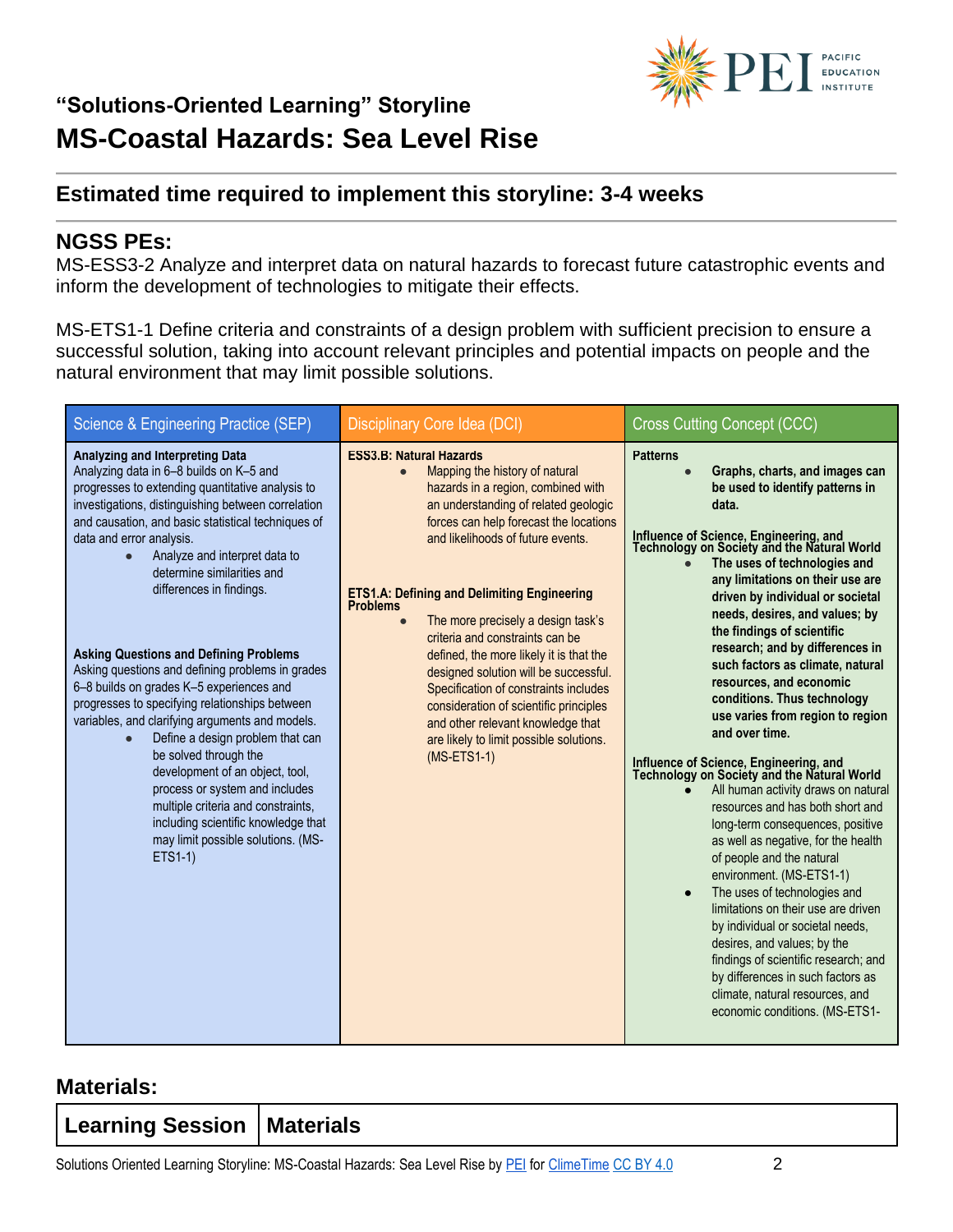

| 4- Thermal Expansion                    | 1. 1 disposable plastic water bottle, with a flip-top lid, if available. Small<br>bottles made with thicker, sturdier plastic are preferred.<br>2. 1 clear plastic straw<br>3. Food coloring<br>4. Ruler<br>5. Cutting tool (see management section)<br>6. Dark felt-tip pen<br>7. Thermometer (optional, see management section)<br>8. Several low-temperature hot-glue guns, putty or other malleable sealants<br>9. Paper or cloth towels<br>10. Safety goggles<br>11. Heat sources (Sun, heat lamps, heat pads, or incandescent bulbs)                                                                                                                                                                  |
|-----------------------------------------|-------------------------------------------------------------------------------------------------------------------------------------------------------------------------------------------------------------------------------------------------------------------------------------------------------------------------------------------------------------------------------------------------------------------------------------------------------------------------------------------------------------------------------------------------------------------------------------------------------------------------------------------------------------------------------------------------------------|
| 8- Mapping Sea Level<br><b>Rise</b>     | 1. Beaker (one per group)<br>2. Pitcher<br>3. Ice (several cubes per group)<br>4. Large Potato (1/2 per pair) - Or the clay from earlier activity can be used to<br>make an island<br>5. Clear plastic tub with flat bottom and clear plastic lid (one per pair)<br>6. Water soluble marker (one per pair)<br>7. Centimeter ruler (one per pair)<br>8. Kitchen knife<br>9. Water<br>10. Blue food coloring<br>11. White paper<br>12. Scissors<br>13. Clear tape<br>14. STUDENT INFORMATION SHEET: "Sea Level Mapping" (Page 4 in<br>http://arcticclimatemodeling.org/lessons/acmp/acmp_912_ClimateChange<br>_MappingSeaLevelRise.pdf<br>15. STUDENT WORKSHEET: "The Rising Coast" (See last page of lesson) |
| 4- Climate Change<br>and Sea Level Rise | 1. 2 identical clear food storage boxes (approximately 6 inches square) per<br>group<br>2. 8 sticks of classroom modeling clay per group<br>3. 1 ruler per group<br>4. 1 tray of ice cubes per group (may need to start storing ice cubes ahead of<br>time)<br>5. 1 liter of water per group<br>6. Sea Level Rise Worksheet (1 per student)                                                                                                                                                                                                                                                                                                                                                                 |
| 9                                       | Per group: One Resilience Measure Checklist - One Climate Events                                                                                                                                                                                                                                                                                                                                                                                                                                                                                                                                                                                                                                            |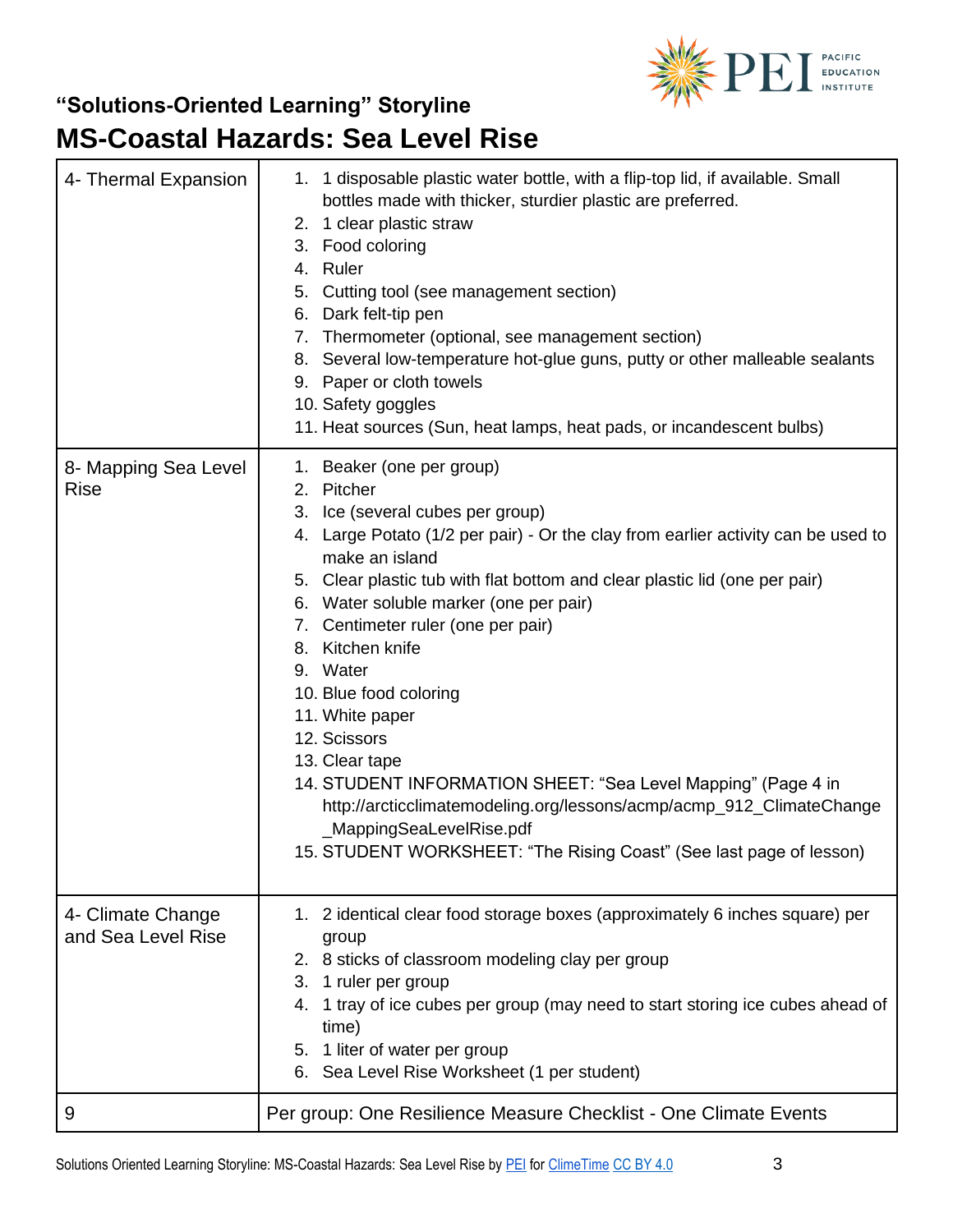

|  | Booklet - One medium- or large-sized plastic food storage container. - One<br>smaller plastic container that sits upright, floats, and fits inside the vase. A<br>small condiment container works well. Blue and green food coloring Craft<br>materials for decorating the sides of the large container to represent your<br>city's "coastline" (e.g., crepe paper, glue, and scissors). You can also print<br>out a strip of coastline using Clip Art and tape it onto the side of the<br>container. - About fifteen glass floral beads with flat bottoms. - Two six-<br>sided dice. |
|--|---------------------------------------------------------------------------------------------------------------------------------------------------------------------------------------------------------------------------------------------------------------------------------------------------------------------------------------------------------------------------------------------------------------------------------------------------------------------------------------------------------------------------------------------------------------------------------------|
|--|---------------------------------------------------------------------------------------------------------------------------------------------------------------------------------------------------------------------------------------------------------------------------------------------------------------------------------------------------------------------------------------------------------------------------------------------------------------------------------------------------------------------------------------------------------------------------------------|

### **Learning Sessions**

| 1. | <b>Grounding Native Ways of Knowing:</b>                                                                                                                                                                                                                                                                                                                                                                                                                   | <b>Estimated time:</b><br>50 minutes |
|----|------------------------------------------------------------------------------------------------------------------------------------------------------------------------------------------------------------------------------------------------------------------------------------------------------------------------------------------------------------------------------------------------------------------------------------------------------------|--------------------------------------|
|    | To connect to native ways of knowing consider exploring the following ideas in connection with<br>your local tribal nation by researching stories of the past and learn about current work and<br>actions the Tribe is taking to mitigate, adapt to, and find solutions to a changing climate.                                                                                                                                                             |                                      |
|    | Love Story (video)- The Quinault Tribe has lived in Taholah, Washington, for centuries.<br>Now, rising sea levels caused by climate change are forcing couples like Francis and<br>Hazel to leave the town they have loved for decades.<br>• Read the article <i>Tribes have up Close Perspective on Climate Change</i>                                                                                                                                    |                                      |
|    | To access information on how to reach out and build relationships with local tribes, visit the<br><b>OSPI Office of Native Education: Partnering with Tribes, and contact your district's tribal</b><br>liaison/Title VI coordinator.                                                                                                                                                                                                                      |                                      |
|    | To learn more about respecting and building upon Indigenous Peoples' Rights visit the<br>Learning in Places website, a project led by Dr. Megan Bang then read Practice Brief #10:<br>Teaching STEM In Ways that Respect and Build Upon Indigenous Peoples' Rights and<br>Practice Brief #11: Implementing Meaningful STEM Education with Indigenous Students &<br><b>Families published on the University of Washington's STEM Teaching Tools website</b> |                                      |
|    | Suggested activity for teachers and students: 3-2-1 research process<br>Three new learnings about the Tribe most local to you<br>Two questions that you still have about the Tribe most local to you<br>One action you can commit to begin a partnership with the Tribe most local to you                                                                                                                                                                  |                                      |

| 2. Examine phenomena: People's lives in Washington are<br>going to change because of sea level rise | Estimated time:  <br>50 minutes |
|-----------------------------------------------------------------------------------------------------|---------------------------------|
|                                                                                                     |                                 |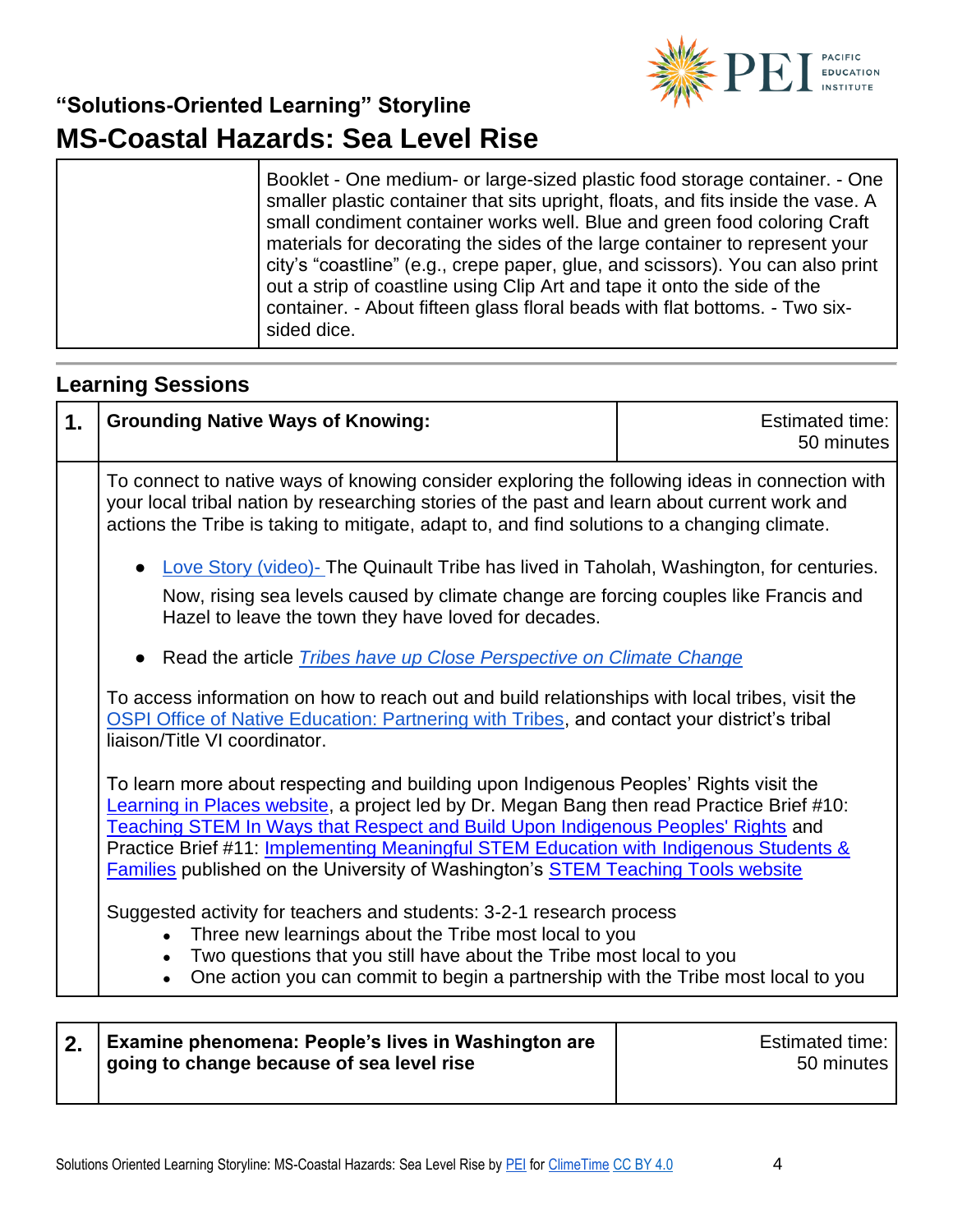

Show [Washington State shoreline map](https://www.eopugetsound.org/sites/default/files/styles/bodywidth/public/maps/erma_deth_all_extent_streets_800x800.png) and [Washington State prediction image](https://s3-us-west-2.amazonaws.com/uw-s3-cdn/wp-content/uploads/sites/6/2018/07/27153935/map_of_sites2.png)

Individually students describe their noticings in their notebook of the changes seen in the [Bering Sea](https://climate.nasa.gov/images-of-change?id=646#646-bering-sea-ice-at-record-low) ice at record low. In small groups students compare their noticings.

Show the video [Moving to Higher Ground](https://www.youtube.com/watch?v=2Kfz7j04ppw)

Students read: As the Ocean Encroaches, This Washington State Tribe is Building a Next [Chapter](https://www.nrdc.org/stories/ocean-encroaches-washington-state-tribe-building-its-next-chapter) .Assign a group of students to each section of the article in order to prepare for a two minute presentation to the class. Using evidence found in section students should explain what the subtitle of the assigned section means in the presentation.

| $\mathbf{3}$ | <b>Pre-Assessment:</b>                                                                                    | Estimated time:<br>30 minutes |
|--------------|-----------------------------------------------------------------------------------------------------------|-------------------------------|
|              | MS-Coastal Hazards: Sea Level Rise Pre-Assessment<br>MS-Coastal Hazards: Sea Level Rise Assessment Rubric |                               |

| 4. | Guiding question: What is sea level rise? What are the<br>causes of sea level rise?                                                                                                                                                                                                                                                                                                                                                                                                                                            | <b>Estimated time:</b><br>Four 50 minute periods |
|----|--------------------------------------------------------------------------------------------------------------------------------------------------------------------------------------------------------------------------------------------------------------------------------------------------------------------------------------------------------------------------------------------------------------------------------------------------------------------------------------------------------------------------------|--------------------------------------------------|
|    | 1. Students brainstorm what they think sea level rise is (KWL) by writing and/or drawing<br>their thoughts.<br>2. Students watch the introductory video: NASA's Earth Minute: Sea Level Rise to prepare<br>them for the next activities.<br>3. Students engage in a hands-on activity for modeling and data collection related to the<br>properties of thermal expansion: Thermal Expansion Model. At the end of the data<br>collection, students graph their data. This activity can be done outside using radiation          |                                                  |
|    | from the sun as a source of energy. An optional thermal expansion activity if hands on<br>activity is not available due to distance learning is: Thermal Expansion demonstration<br>video.                                                                                                                                                                                                                                                                                                                                     |                                                  |
|    | 4. Students participate in a class discussion: Do sea levels rise when ice melts? Does it<br>matter if the ice is on land or in the ocean? Students then engage in the lab (which<br>spans 4 hours or overnight) Global Climate Change and Sea Level Rise. At the end of<br>the data collection, students graph their data in a bar graph (as shown in the activity).<br>An optional ice displacement activity if hands on activity is not available due to distance<br>learning is: Why Melting Glaciers Matter to the Coasts |                                                  |
|    | 5. Students revisit their KWL. With a different color pencil, students respond to the<br>following questions and revise their KWL:<br>a. How is thermal expansion and ice melt different from tidal variations and storm<br>surges in sea level rise?                                                                                                                                                                                                                                                                          |                                                  |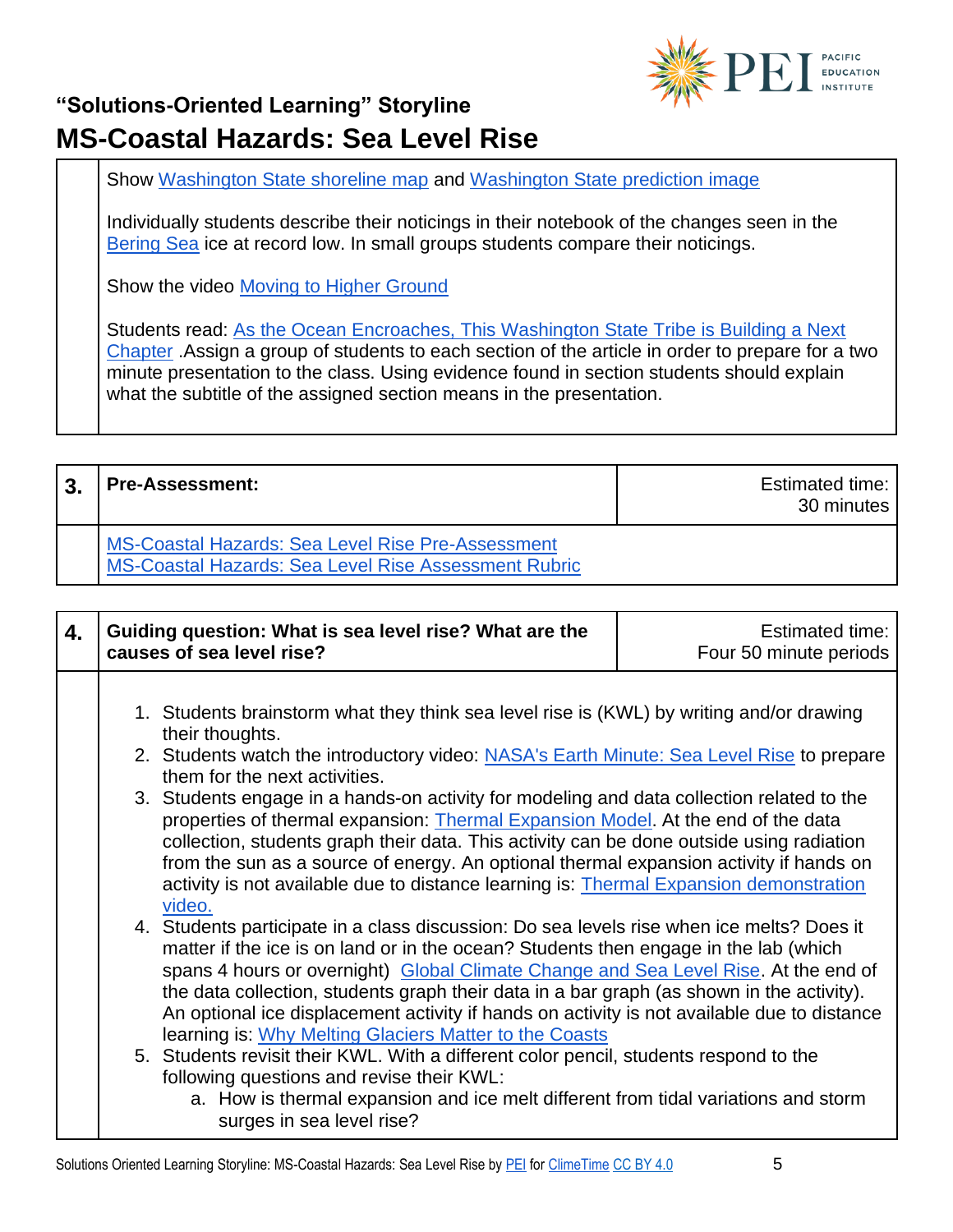

- b. Do rainstorms affect the sea level?
- c. Does the movement of the continental plates affect sea level rise?
- d. Does the "Heat Blob" in the Pacific affect sea level rise?

(Teachers, choose to use only the questions that are appropriate for your unique group of students)

| 5. |                                                                                                                                                                                                                                                                                                                                       | Guiding question: How does climate change contribute<br>to sea level rise?                                                                                                                                                                                                                                                                                                                                                                                                                  | Estimated time:<br>Two 50 minute periods |
|----|---------------------------------------------------------------------------------------------------------------------------------------------------------------------------------------------------------------------------------------------------------------------------------------------------------------------------------------|---------------------------------------------------------------------------------------------------------------------------------------------------------------------------------------------------------------------------------------------------------------------------------------------------------------------------------------------------------------------------------------------------------------------------------------------------------------------------------------------|------------------------------------------|
|    | 1. Students watch <b>The Greenhouse Effect</b> (US EPA) and diagram the natural greenhouse<br>effect and then the enhanced greenhouse effect. An alternate/additional video is Our<br>Climate Our Future video series (specifically chapter 4 - teacher needs to make a free<br>account to view).                                     |                                                                                                                                                                                                                                                                                                                                                                                                                                                                                             |                                          |
|    |                                                                                                                                                                                                                                                                                                                                       | 2. Students brainstorm consequences of global warming (Use Padlet, write on board,<br>etc.). Expected answers: melting ice, changing sea levels, biodiversity loss, more<br>frequent and extreme weather events, drought, floods, fires, change in the range of<br>disease carrying insects, agricultural shifts, health consequences (heat stroke, asthma,<br>pollen), ocean acidification. Students watch NASA Usual Suspects for climate change<br>video and then revisit their answers. |                                          |
|    | 3. Students engage in the Greenhouse Effect Phet Simulation. In doing so, students will<br>manipulate the level of greenhouse gases and observe the change in temperature.<br>Greenhouse Effect Online Lab Form. After simulation, students respond to the following<br>questions:                                                    |                                                                                                                                                                                                                                                                                                                                                                                                                                                                                             |                                          |
|    | a. How do greenhouse gases affect the climate?<br>b. Do all atmospheric gases contribute to the greenhouse effect?                                                                                                                                                                                                                    |                                                                                                                                                                                                                                                                                                                                                                                                                                                                                             |                                          |
|    | 4. To connect climate change and sea level rise, students will use their data from #4 as<br>evidence to answer the following questions using NASA Infographic overview of sea<br>level rise.                                                                                                                                          |                                                                                                                                                                                                                                                                                                                                                                                                                                                                                             |                                          |
|    |                                                                                                                                                                                                                                                                                                                                       | a. What data supports sea level rise found on Infographic?<br>b. Explain the Earth's processes influencing sea level rise.<br><b>Thermal Expansion</b>                                                                                                                                                                                                                                                                                                                                      |                                          |
|    |                                                                                                                                                                                                                                                                                                                                       | Melting of ice sheets or glaciers<br>ii.                                                                                                                                                                                                                                                                                                                                                                                                                                                    |                                          |
|    |                                                                                                                                                                                                                                                                                                                                       | c. Describe how sea level rise affects coastal communities.<br>d. Why should we care about ice sheets found around northern and southern<br>poles?                                                                                                                                                                                                                                                                                                                                          |                                          |
|    |                                                                                                                                                                                                                                                                                                                                       | e. How does NASA use technology to measure and provide real time data to<br>monitor climate change?                                                                                                                                                                                                                                                                                                                                                                                         |                                          |
|    |                                                                                                                                                                                                                                                                                                                                       | f. Explain how NASA can use their technologies to create predictions on current<br>data trends?                                                                                                                                                                                                                                                                                                                                                                                             |                                          |
|    | Optional activities: Teachers can have students examine temperature and atmospheric CO2<br>over time graphs. Have them describe the relationship between temperature and CO2 as<br>indicated by the graph. And/or, lead students through one of the many "greenhouse effect<br>labs" available online to view this in a hands-on way. |                                                                                                                                                                                                                                                                                                                                                                                                                                                                                             |                                          |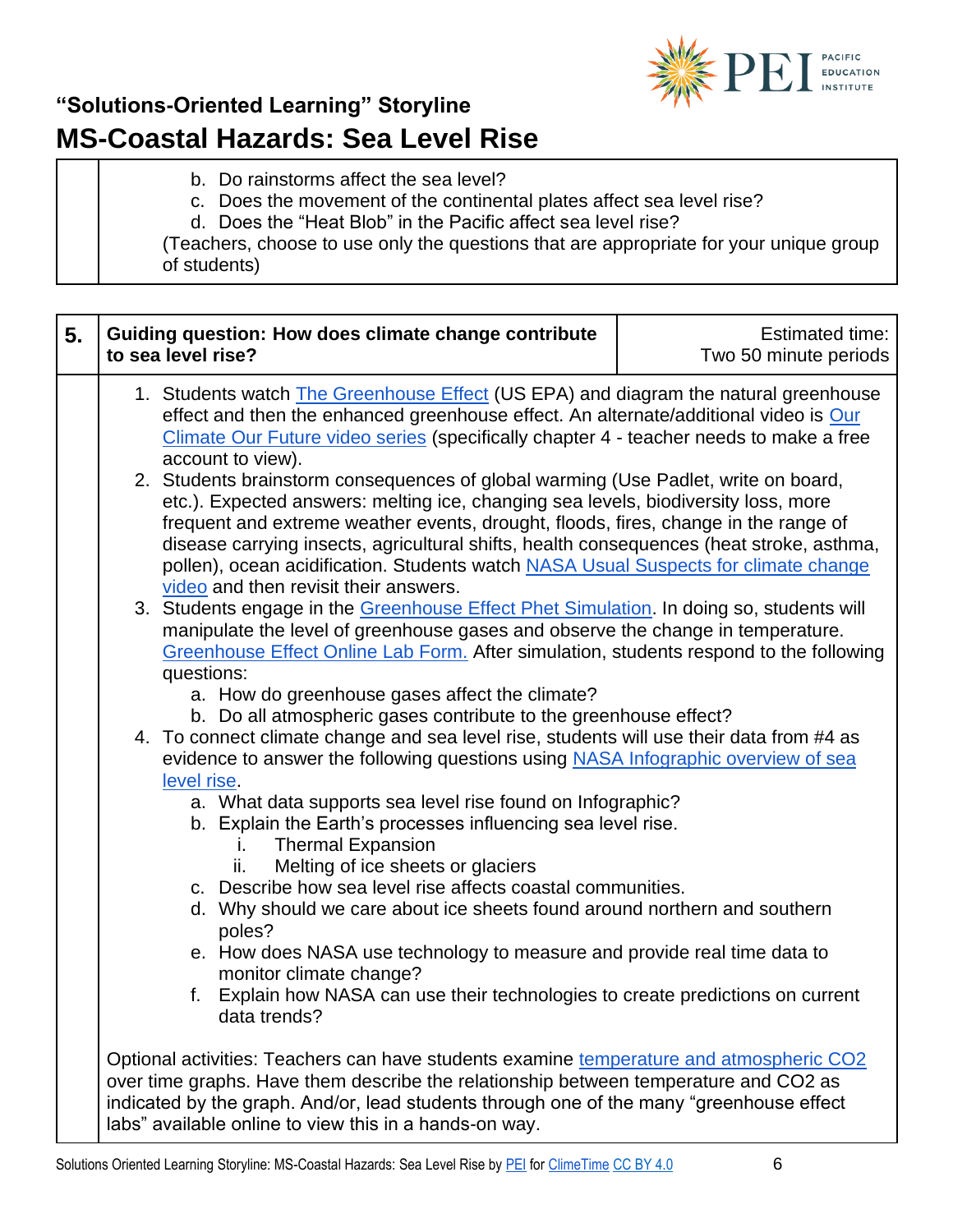

| <b>Estimated time:</b><br>45-60 minutes                                                                                                                                                                                                                                                                                                                                                                                                                                                                                              |
|--------------------------------------------------------------------------------------------------------------------------------------------------------------------------------------------------------------------------------------------------------------------------------------------------------------------------------------------------------------------------------------------------------------------------------------------------------------------------------------------------------------------------------------|
| 1. Provide students with a note-taking template or have them set up a template in their<br>science notebook. Sea Level Rise Impacts Note Taking Student Worksheet<br>2. Direct students to Sea Level Rise. Students read the section entitled IMPACT and<br>3. Students discuss the impacts they noted in small groups. Students can add others'<br>4. Students watch the video from the first lesson about the impacts on Quinault people.<br>Love Story. Discussion Prompt: How has sea level rise and climate change affected the |
|                                                                                                                                                                                                                                                                                                                                                                                                                                                                                                                                      |

| Guiding question: How can we use science to predict<br>increases in natural hazards?                           | Estimated time:<br>75-90 minutes |
|----------------------------------------------------------------------------------------------------------------|----------------------------------|
| 5 E lesson modified from Alaska Curriculum. See lesson for details and links.<br>Sea Level Rise Mapping Lesson |                                  |

| will become a problem Washington Coastal Hazards Resilience Network and be used<br>as a resource). In their research, students address the following:<br>a. Which individuals or groups need this problem to be solved?<br>b. The needs that must be met by solving the problem.<br>c. Scientific issues that are relevant to the problem.<br>d. Potential societal and environmental impacts of solutions.<br>e. The relative importance of the various issues and components of the process or<br>system<br>2. Using the 12 solutions noted in Beat the Uncertainty, students look for the scientific<br>principles that are being applied. | 8. | Guiding question: What are some of the engineering<br><b>Estimated time:</b><br>solutions that are being used to solve problems due to<br>Three 50-minute periods<br>current and future sea level rise? |
|-----------------------------------------------------------------------------------------------------------------------------------------------------------------------------------------------------------------------------------------------------------------------------------------------------------------------------------------------------------------------------------------------------------------------------------------------------------------------------------------------------------------------------------------------------------------------------------------------------------------------------------------------|----|---------------------------------------------------------------------------------------------------------------------------------------------------------------------------------------------------------|
| 3. Students prepare a short (5 minute) visual presentation to share the results of their<br>research with the class.                                                                                                                                                                                                                                                                                                                                                                                                                                                                                                                          |    | 1. Students research a specific location in Washington where sea level rise has become or                                                                                                               |

| 9. Guiding question: What are the criteria and constraints | <b>Estimated time:</b>  |
|------------------------------------------------------------|-------------------------|
| on those engineering solutions?                            | Three 50-minute periods |